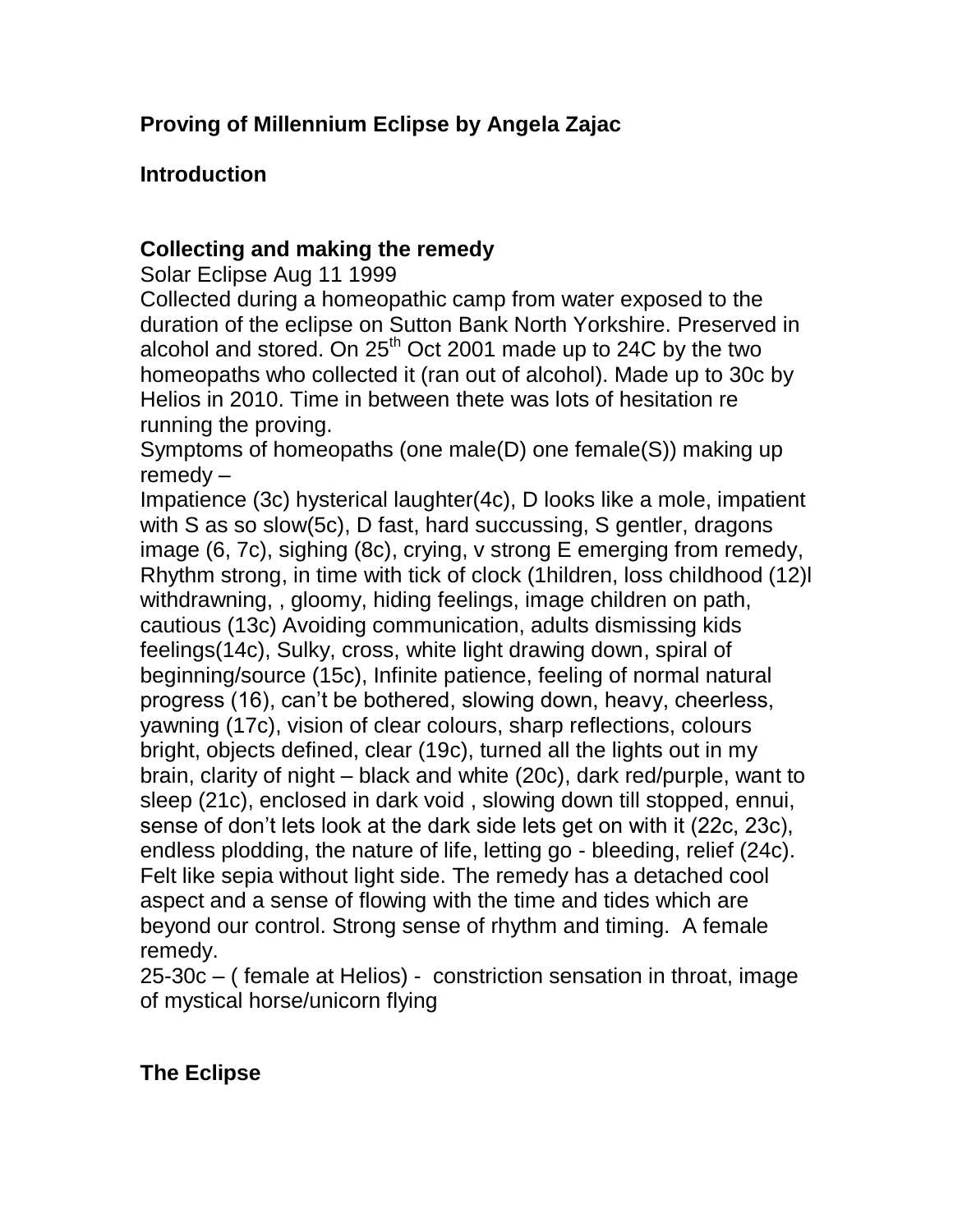This is the **most-viewed** total solar eclipse in al human history, although some areas in the path of totality (mainly in Western-Europe) offered impaired visibility due to adverse weather conditions.

#### **Details of Eclipse**

On August 11 1999, a total eclipseof thesun with an eclipse magnitude of 1.029, occurred.

The path of the moon's shadow began in the Atlantic Ocean and, before noon, was traversing Cornwal, Devon,northern France, Luxembourg, southern Germany, Austria, Hungary and nNorthernSerbia. Its maximum was at 11:03 UTC at  $\bigcirc$ 45°06'N 24°18′E45.1°N 24.3°E in Romania; and it continued across Bulgaria theBlack Sea, Turkey, Iran, southern Pakistan and India and ended in 2 1990, and the first visible in the UK since January 29 1927.

Some of the organized eclipse-watching parties along the path of totality set up video projectors on which people could watch the shadow as it raced towards them. There was substantial coverage on European TV stations of the progress of the eclipse shadow. The moon's shadow was also observed from the Russian Mir space station; during the eclipse, video from Mir was broadcast live on television.

- The BBC concentrated its coverage efforts on the first landfall of the shadow across the western end of Cornwall, which was packed with an extraordinary number of British visitors. The seasoned veteran eclipse-watcher, Patrick Moore, was brought in to head a live programme, but was unfortunate to be clouded out. BBC One also Produced a Special version of their Balloon Idents for the event.
- Some of the best viewing conditions were to be had in mid-Channel, where ferries were halted in calm conditions to obtain an excellent view.
- A gathering of several thousand people at the airport in Soissons, France, which was on the path of totality, were denied all but a few fleeting glimpses of the eclipse through the overcast sky. Frustratingly, the clouds cleared completely just a few minutes after the eclipse was over.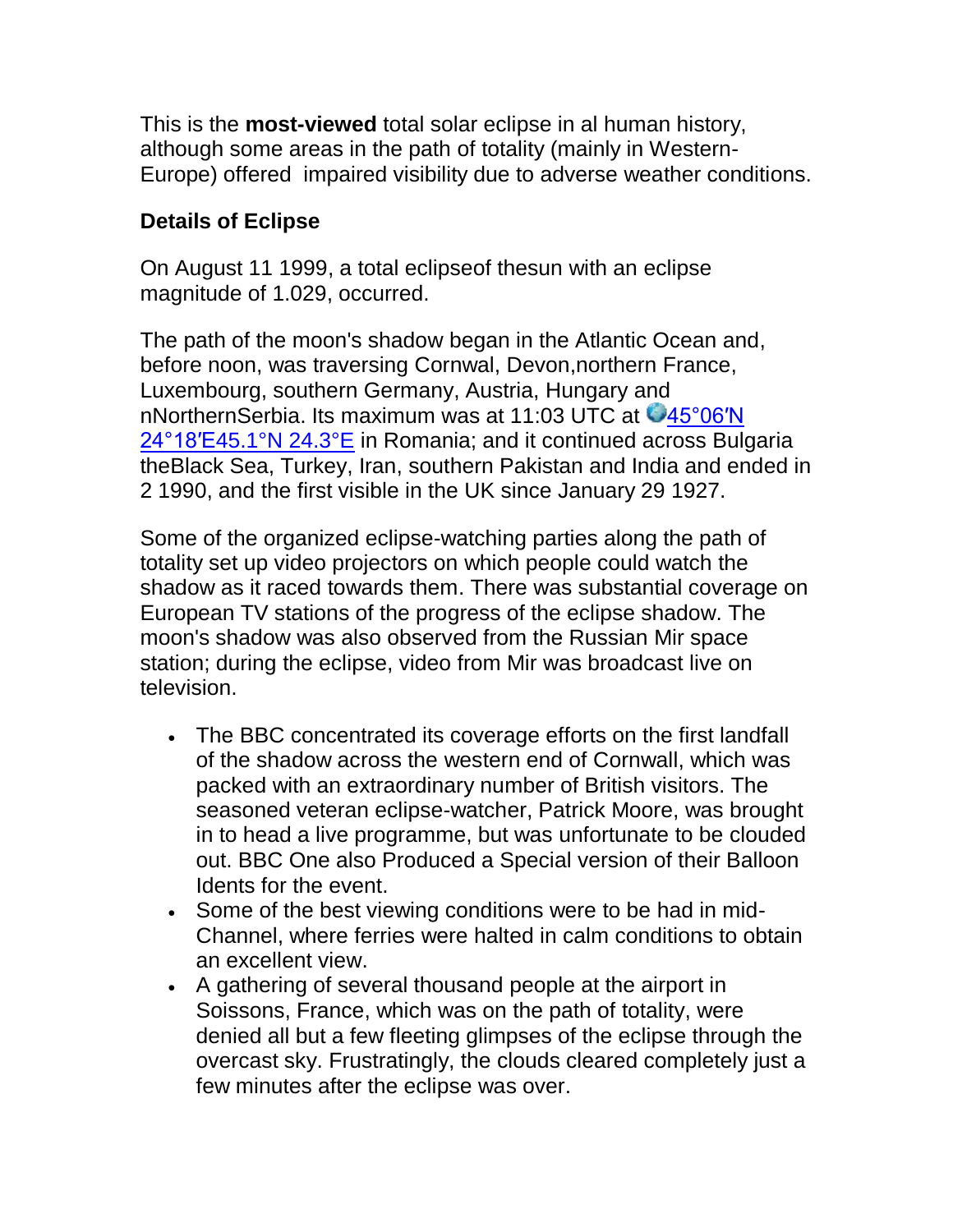- Further inland, viewing conditions were also perfect at Vouziers, a French country town which was gridlocked by Belgian cars from day-visitors. The patchy cloud covering cleared a short time before the shadow arrived. Some photos from Vouziers were used on the subsequent BBC Sky at Night programme.
- The San Francisco Exploratorium featured a live webcast from a crowded town square in Amasya, Turkey.

### **History**

Although eclipses have been fascinating to watch, they have not always been welcome*.* Many civilizations feared them e.g. some believed the sun was being eaten by a horrible animal and so made lots of noise to chase it away, some thought the sun was being chased by the moon, some like the S. Americans believed it was a sign of disease and death – responsible for the outbreak of Spanish flu and smallpox.

Significant events in civilisation are associated with timings of major eclipses.

e.g.

AD 29Nov24 – Crucifixion of Christ

AD33 Mar 19 - ……………………………. – another possible date

Ad 632 Jan 27 – death of Mohammed's son

1133 King Henry 1 left England, an earthquake followed then he died later

Etc.

### **The Proving**

The proving consisted of 10 provers - 9 females including identical twins and one male, with 10 supervisors. The provers had one dose of 30c at 10am on March 4<sup>th</sup>. If necessary further doses were taken at 2pm and 6pm (timing of eclipse at various points). Most provers